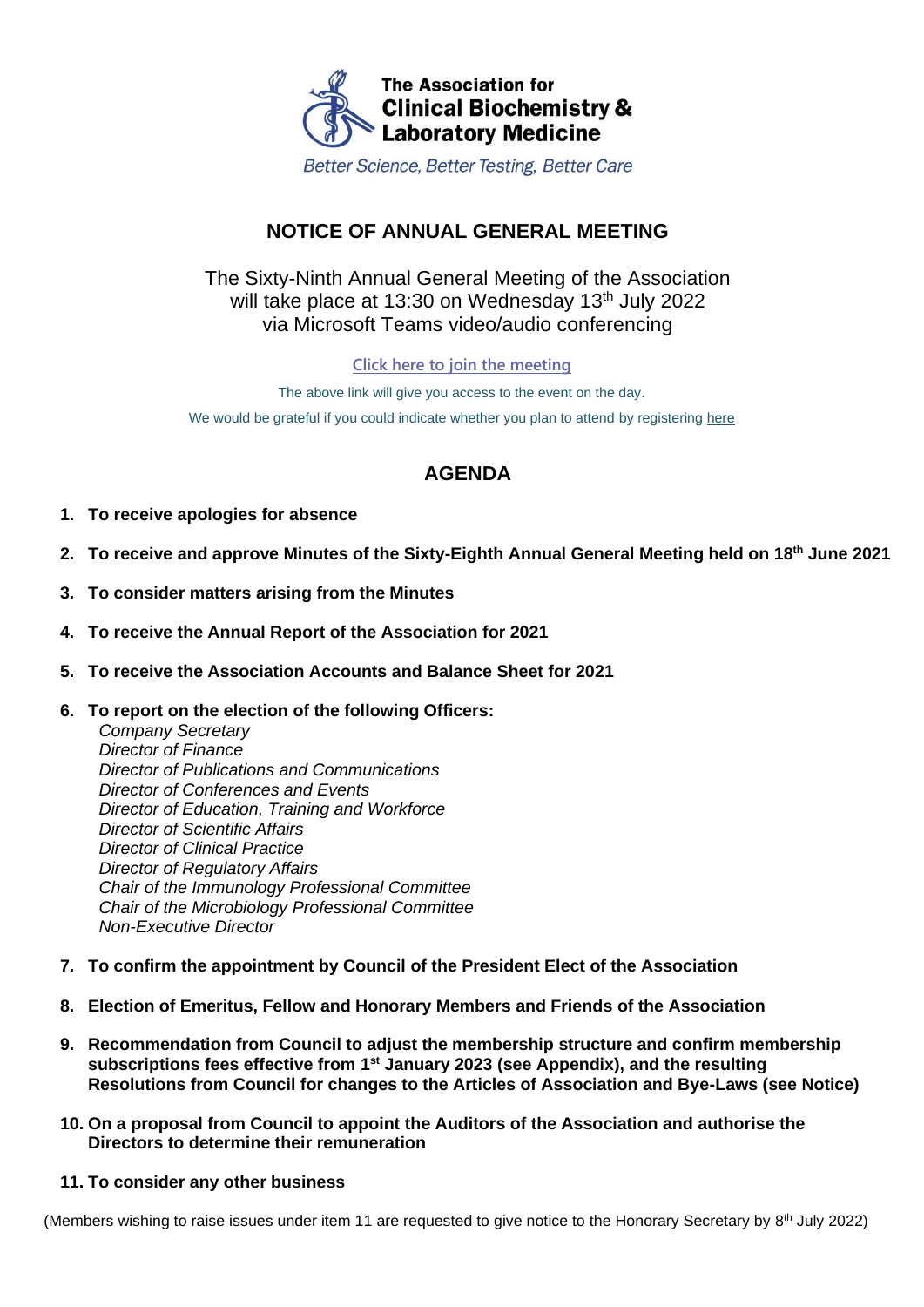# **THE ASSOCIATION FOR CLINICAL BIOCHEMISTRY & LABORATORY MEDICINE**

**Minutes of the Sixty-eighth Annual General Meeting of the Association** held via Microsoft Teams on Friday 18th June 2021.

The Company Secretary of the Association, Dr Sarah J Glover, called the meeting to order at 15.45h.

There were 68 voting members present.

The Company Secretary welcomed members to the meeting being held by videoconference. Members were advised of the proposer, seconder and voting procedures to be considered under these circumstances.

- **68/1 APOLOGIES FOR ABSENCE** were received from Alexandra Yates (Director of Scientific Affairs), Kate Baillie (Non-Executive Director), Rebecca Pattenden (Chair of ACB Scotland), Robyn Shea (Chair of ACB Southern), Sharman Harris, Sophie Barnes, Paul Newland and Mike Thomas
- **68/2 THE MINUTES OF THE SIXTY-SEVENTH ANNUAL GENERAL MEETING** held on Thursday 25th June 2020 were received and approved with no amendments. The acceptance of the minutes was proposed by Dr Sarah J Glover, seconded by Mrs Sarah Robinson and carried *nemine contradicente.*

#### **68/3 MATTERS ARISING**

There were none not covered in the agenda of this meeting.

#### **68/4 ANNUAL REPORT OF THE ASSOCIATION FOR 2020 / PRESIDENT'S REPORT**

The President of the Association, Prof Neil R Anderson, brought the Annual Report to the attention of members.

We have continued a great deal of work on our strategy throughout 2020, following the good foundations laid by Past President Professor Ian Young. We want to be the voice of laboratory medicine, the recognised authority on the profession and practice of clinical science with government, media, industry and the public.

Our core themes are innovation, environment and inclusion. The principles underpinning all this include integrated working towards a common vision, reducing duplication, diversifying funding sources, having a greater impact with what we do, greater transparency, improve the value of membership and invest in growth.

In 2020, in education we have taken positive steps forward and are an active member of the Pathology Workforce Group and Patient Group Directives. We have improved links with Health Education England which includes being tasked with developing an online course in microbiology and we are putting in place plans to develop and support online tools in clinical biochemistry. We have undergone a digital transformation, successfully updating our entire systems including new website, membership and finance systems. We have conducted numerous online meetings and events. Our communications has grown with a reach of over 30 million in some of our communications around Covid-19 and have made ACB News a digital publication. In terms of governance we have created a Remunerations Committee and re-invigorated our Nominations Committee. There is cross-committee work taking place on equality, diversity & inclusion, web content and mentoring. In public affairs we have established new links such as with Lord Bethall who opened our National Meeting, UKMedLab21. The premises at Tooley Street has been cleared and streamlined to such an extent that we are now considering the possibility of operating from one rather than both floors. In accordance with our principles underpinning our strategy we used the services of Bounce Back, an organisation who help rehabilitate ex-offenders, for the decorating of the offices. We have launched our new brand for the National Meeting, UKMedLab, which this year was an online event that attracted over 400 delegates. We have streamlined our operations including new staff roles and responsibilities, IT review and upgrade and a review of all of our suppliers. We are diversifying our income through new strategic industry partnerships, funded project work and our financial position is within budget for 2020.

Our destination is to be the UK's leading scientific society for laboratory medicine that is consulted with as a matter of course on policy and legislation, whose members and leaders are recognised as valued contributors to scientific advancements and best practice in healthcare, that maintains public awareness of laboratory testing and its critical role in patient care.

We are planning an in-person celebration event in September 2021 to present the many awards that have built up since March 2020, have the official handover of the Presidents' Chain of Office, meet with past Presidents, provide an opportunity to present key stakeholders and supporters our new strategy and 5-year roadmap and outline what the coming year holds for our conferences and events.

Prof Neil R Anderson gave his sincere thanks to the members of Executive and Council which are honorary positions and give so much of their time. Thanks were also relayed to the staff team who have worked hard to implement all the new systems we now have in place along with the work on communications, especially during the early phases of the Covid-19 pandemic. Thanks were relayed to our Chief Executive Jane Pritchard who has turned Executive and Council's thoughts and ideas in to practice and guided us throughout. Prof Neil R Anderson gave his best wishes to Dr Bernie Croal who shall assume the role of President following this meeting.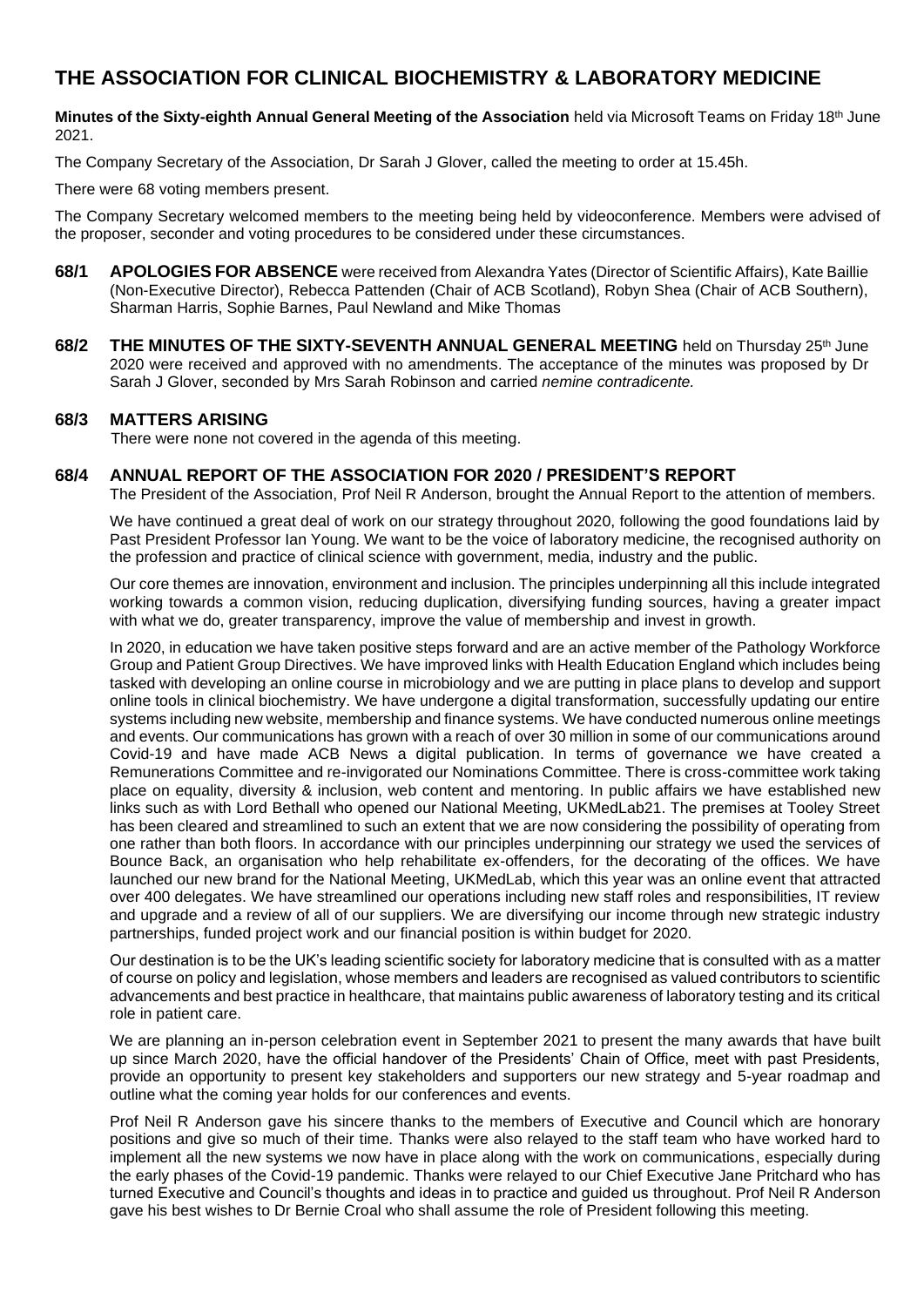**68/5 THE ASSOCIATION ACCOUNTS AND BALANCE SHEET FOR 2020**, having been previously circulated, were received by the meeting.

The Director of Finance, Dr Michael P Bosomworth, reported an overspend of approximately £116k which was within the projected overspend for 2020.

The accounts have been audited and have satisfied our auditors Buzzacott LLP and presented to members.

Moving into 2021 we have reviewed our suppliers, are diversifying our income streams, such as developing new strategic industry partnerships and conducting funded projects, and we plan for our meetings to come back in to surplus. We are planning to break even but in the circumstances we may see an overspend again this year, however there are historic investments through Lombard International which we expect to recover this year which will have a positive impact on our accounts.

Acceptance of the accounts and balance sheets was proposed by Dr Michael P Bosomworth and seconded by Mrs Sarah Robinson and Mr Geoff H Lester.

#### **68/6 ELECTION OF OFFICERS**

The Company Secretary, Dr Sarah J Glover, announced the unopposed re-elections of the following officers:

| Dr Sarah J Glover       |
|-------------------------|
| Dr Michael P Bosomworth |
| Miss Kamaljit Chatha    |
| Mrs Hazel-Ann Borthwick |
| Mrs Alexandra Yates     |
| Dr Mayur Patel          |
| Dr Emma J Lewis         |
| Mrs Sarah Robinson      |
| Dr Robert J Shorten     |
| Dr Elizabeth A Bateman  |
|                         |

The Company Secretary announced that Mrs Catherine F Baillie has now reached the end of her term of office as Non-Executive Director and no suitable candidates have yet been identified to assume the role. The Nominations Committee shall seek a replacement to propose to the Association Council in the coming months.

Dr Sarah J Glover thanked Prof Neil R Anderson on behalf of the Association Council for his work as President of the Association and welcomed Dr Bernard Croal to the role commencing from the close of this meeting.

#### **68/7 APPOINTMENT OF NATIONAL MEMBER OF THE ASSOCIATION**

The Company Secretary, Dr Sarah J Glover, announced the unopposed election of Dr Ian M Godber to the role of National Member of the Association.

The Company Secretary also announced the unopposed re-elections of Miss Prangige Dilini Christine Peiris and Mrs Sophie Hepburn to their roles of National Member of the Association.

#### **68/8 ELECTION OF EMERITUS, FELLOW AND HONORARY MEMBERS OF THE ASSOCIATION**

The Company Secretary presented to members the following proposals from Council for nominations:

Honorary Member of the Association Mr Frank Finlay, nominated by the Scotland Region, seconded by Dr Ian M Godber

Fellow of the Association

Dr Paul Cawood, nominated by the Scotland Region, seconded by Dr Emma J Lewis

Dr Frances Boa, nominated by the Southern Region, seconded by Mrs Hazel-Ann Borthwick

Mr Edward Kearney, nominated by the Southern Region, seconded by Miss Prangige Dilini Christine Peiris

Dr Joanna Sheldon, nominated by the Southern Region, seconded by Mr Mike J Hallworth

Emeritus Member of the Association Prof Jonathan Berg, nominated by the West Midlands Region, seconded by Dr Michael J Bosomworth

There were no nominations for Friend of the Association presented at this meeting.

All nominations were accepted *nemine contradicente*.

#### **68/9 PROPOSAL FROM COUNCIL TO INCREASE MEMBERSHIP SUBSCRIPTION FEES**

The Director of Finance proposed an increase in membership subscription fees in line with the consumer price index as at December 2020 of approximately 1% as outlined below.

#### **Members Subscriptions**

The proposed subscription rates effective from 1<sup>st</sup> January 2022 are: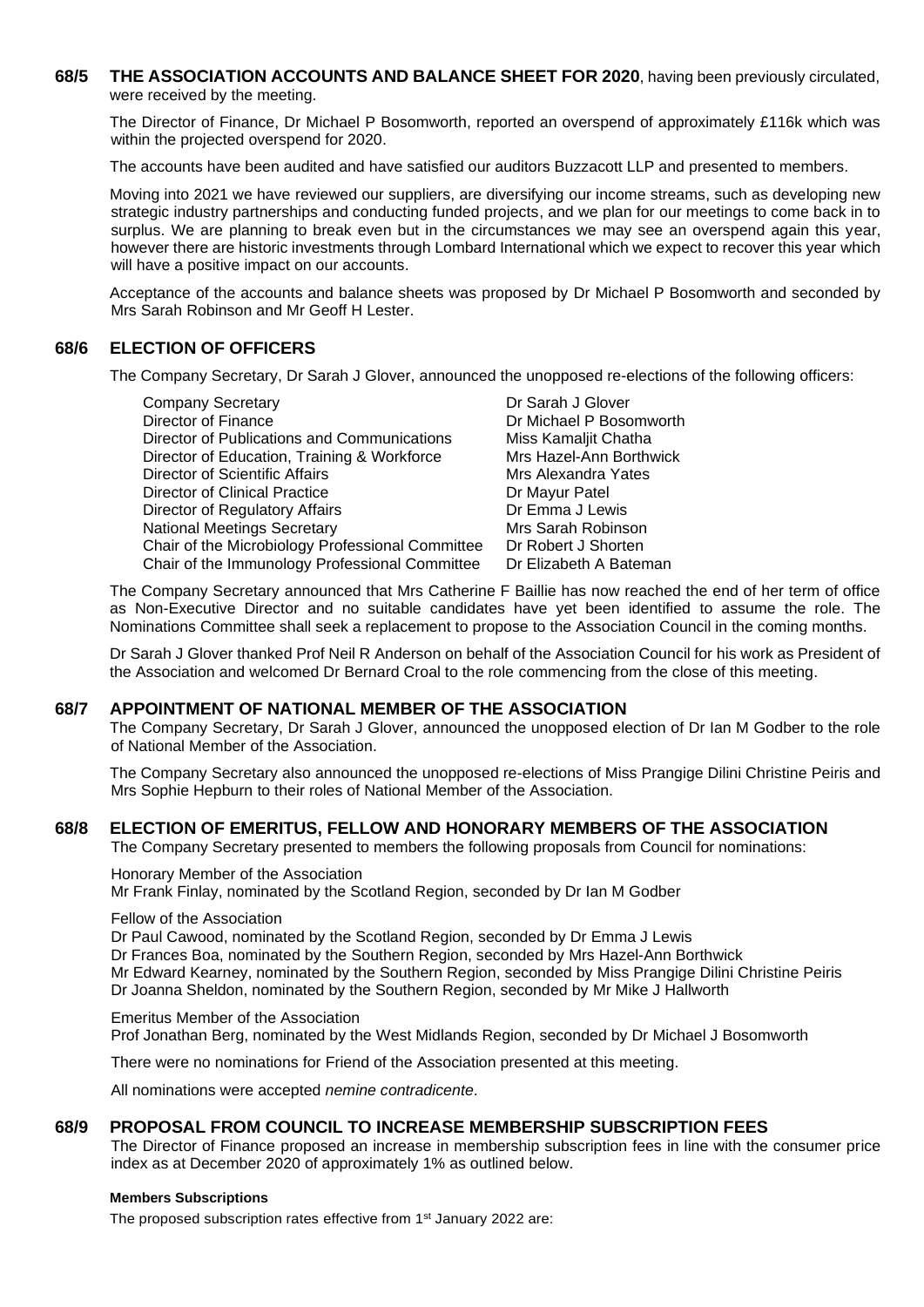| <b>Membership Category</b>                                                                                                  | Subscription<br>2021 | Proposed<br>2022 | Percentage<br>Increase |
|-----------------------------------------------------------------------------------------------------------------------------|----------------------|------------------|------------------------|
| Ordinary Members Subs Band 1:<br>AfC up to and including 6, 7 (Annex U),<br>Medical up to and including F2, Research Fellow | £141.00              | £142.50          | 1.06%                  |
| Ordinary Members Subs Band 2:<br>AfC 7 & 8A, Speciality Trainee (ST1-ST9),<br>Lecturer, Non-clinical Senior Lecturer        | £187.00              | £189.00          | 1.07%                  |
| Ordinary Members Subs Band 3:<br>AfC 8B & 8C, Non-clinical Reader                                                           | £236.00              | £238.50          | 1.06%                  |
| Ordinary Members Subs Band 4:<br>AfC 8D & 9, Medical Consultants, Professor,<br>Clinical Reader, Clinical Senior Lecturer   | £263.00              | £266.00          | 0.95%                  |
| Federation                                                                                                                  | £102.00              | £103.00          | 0.98%                  |
| Student                                                                                                                     | £59.50               | £60.00           | 0.84%                  |
| Overseas                                                                                                                    | £195.00              | £197.00          | 1.03%                  |
| Retired (ACB Extras)                                                                                                        | £25.50               | £25.75           | 0.98%                  |

. The Director of Finance, Dr Michael P Bosomworth, proposed that the above increase in subscription fees be adopted from 1st January 2022 which was seconded by Prof Neil R Anderson and carried *nemine contradicente*.

#### **68/10 APPOINTMENT OF AUDITORS OF THE ASSOCIATION**

The Director of Finance, Dr Michael J Bosomworth, reported that as mentioned during last year's annual general meeting, a tender for next year's auditors has been undertaken. Four organisations, including our most recent auditors, submitted applications as part of the tender process which was assessed using a rigorous scoring system by the Director of Finance, Chief Executive and Operations Manager on behalf of the Association Council.

On behalf of Council, the Director of Finance proposed that the Association Executive appoint *H W Fisher* to be Auditors of the Association for the year and authorise the Directors to determine their remuneration. The proposal was seconded by Prof Neil R Anderson and carried *nemine contradicente*.

### **68/11 RESOLUTIONS FROM COUNCIL FOR CHANGES TO THE ARTICLES AND BYE-LAWS**, having

had prior notice of Special Resolutions, the following proposals were received by members at this meeting.

On behalf of Council, the Company Secretary proposed the resolution to change the name of the Officer position of National Meetings Secretary to Director of Conferences & Events (Articles 12 & 23.1 and Bye-Law 6.2).

The proposal was seconded by Mrs Hazel-Ann Borthwick and carried *nemine contradicente*.

On behalf of Council, the Company Secretary proposed the resolution to allow for the setting of the forthcoming year's Association Council meetings to take place during their last meeting of the preceding year rather than specifically in November (Article 22.1).

The proposal was seconded by Mrs Sophie Hepburn and carried *nemine contradicente*.

On behalf of Council, the Company Secretary proposed the resolution to remove the mandatory requirement for all sectional and regional activities to be reported to the Company Secretary (Article 6.5).

The proposal was seconded by Dr Anthea L Patterson and carried *nemine contradicente*.

On behalf of Council, the Company Secretary proposed the resolution to expand the eligibility for those to be considered for the post of President beyond only those who have previously been elected to positions on Council (Article 14.3 and Bye-Law 6.1).

The Company Secretary explained that this is part of the ongoing work of the Association towards its aims for greater transparency and its strategic vision around diversity and inclusion in the Association and profession. The newly re-invigorated Nominations Committee will be refining its processes and will share this with members in the coming months.

The proposal was seconded by Dr Rachel L Wilmot and carried *nemine contradicente*.

#### **68/13 ANY OTHER BUSINESS**

The Company Secretary reported that no other matters of business were received beforehand but gave the opportunity for members to raise any at this time.

Dr Danielle Freedman raised concerns regarding the latest draft of the Getting it Right First Time (GIRFT) report on the pre-analytical phase which could have a significant impact on laboratories in the UK. The President, Prof